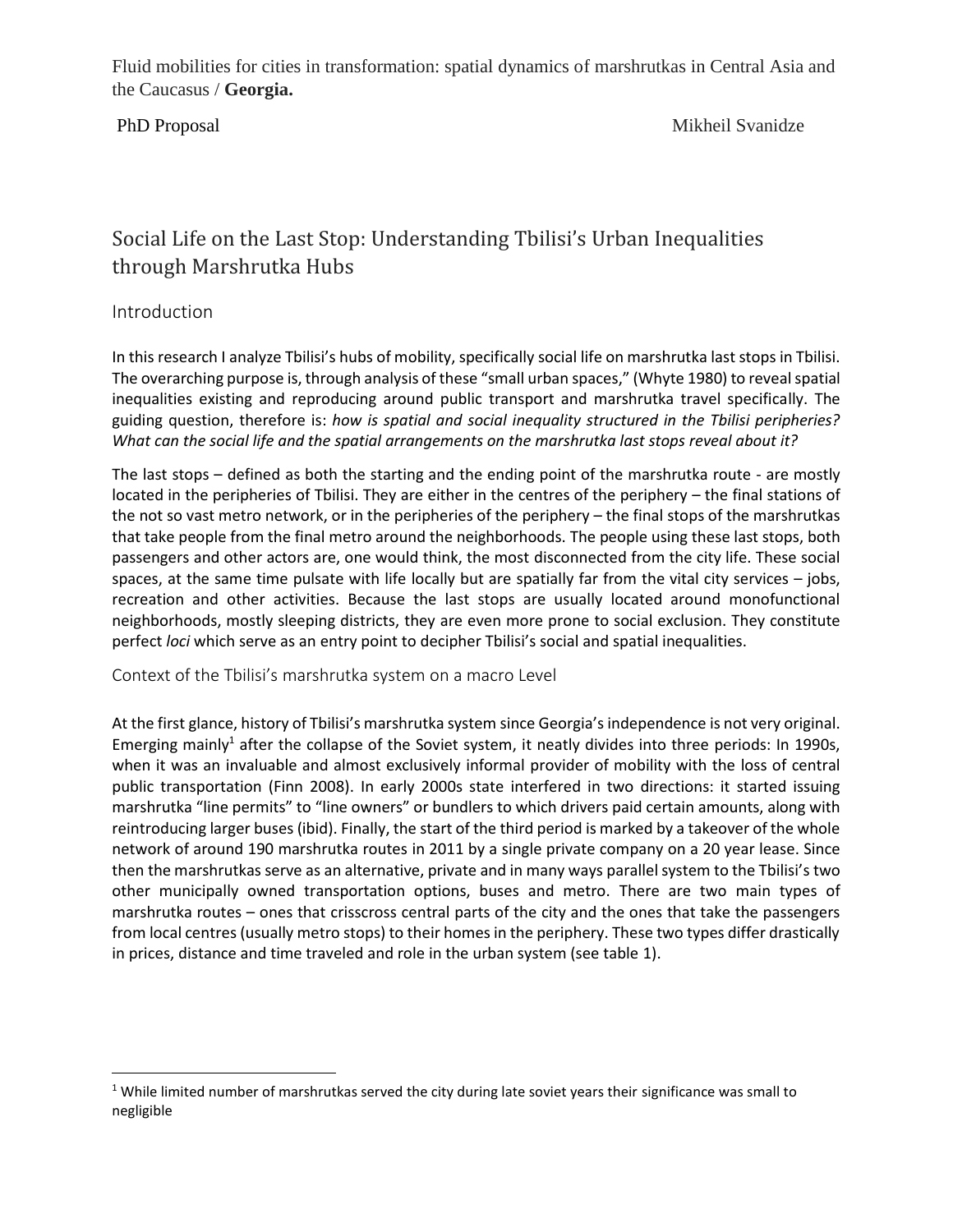PhD Proposal Mikheil Svanidze

| <b>Type of Route</b>   | <b>Number of</b><br><b>Routes</b> | Price (GEL)    | Average length<br>(km) | Average<br>duration (min) | Av. number of<br>route Metro<br><b>Stations</b> |
|------------------------|-----------------------------------|----------------|------------------------|---------------------------|-------------------------------------------------|
| City-Crossing          | 89                                | 0.8            |                        | 44.6                      |                                                 |
| Peripheral Short       | 87                                | $0.3$ to $0.6$ | 6.1                    | 16.5                      |                                                 |
| <b>Outskirt Routes</b> | 14                                | $0.8$ to 1.5   | 22.1                   | 45.4                      |                                                 |

### *Table 1: Tbilisi Marshrutka Routes Statistics<sup>2</sup>*

### Theoretical Considerations

Existing studies of Tbilisi's marshrutka system do not travel beyond quantitative analysis of perceptions of public versus private transport (Grdzelishvili and Sathre 2011), sketch depicting murky ownership of marshrutka lines (Muehlfried and Diakonidze 2006)<sup>3</sup>, largely descriptive comparison of Tbilisi system with two other cases (Finn 2008), rudimentary game-theoretical analysis (Galdava and Biermann 2013) and critique of monopoly on marshrutka transportation (Chitanava 2013) and therefore reveal a distinct lack of thorough qualitative analyses, historical, spatial or sociological. On the other hand, there is a host of scholarship regarding "small urban places" (Whyte 1980). and interactions on the local level, as well as literature concerned specifically with small urban places understood socially in Georgia (Zakharova 2010, Curro 2015) and finally social life in Tbilisi's Soviet micro districts specifically (Asabashvili 2012). Here I try take political understanding of the public space – the one that sees public space as a space of contestation (Neal 2010, Orum and Neal 2010) and try to combine it with socio-spatial understanding of it – concerned with the forms of the last stops, the interactions taking place there, the small and temporary installments and finally people's mental images of them. Finally, on a broader theoretical level my research will be based on the literature on mobilities, with a post-soviet focus (Burrell and Hörschelmann 2014, Jensen 2009) and specifically the literature concerned with immobilities (for example, Hannam, Sheller, and Urry 2006), or "spatial fixes" (Harvey 1989), the "necessary spatial, infrastructural and institutional moorings that configure and enable mobilities" (Hannam, Sheller, and Urry 2006, 3)," which are in fact the last stops of the marshrutkas. A handy concept here is "motility" (Kaufmann and Montulet 2008), which is defined "the manner in which an individual or group appropriates the field of possibilities relative to movement and uses them" (p. 45). Post-soviet spatial inequality can be read as people having a low degree of motility while being highly mobile.

Methodology, design and research plan and contribution

The proposed research lends itself well to a variety of chiefly qualitative methods. The first natural fit is participant observation on these last stops which I choose as my initial starting point, which is then to be

<sup>&</sup>lt;sup>2</sup> Own work based on information on routes by LTD "Tbilisi Microbus", available at

http://tm.ge/routes/scheme.php

<sup>&</sup>lt;sup>3</sup> Available through wayback machine at

http://web.archive.org/web/20061201064125/http://www.caucaz.com/home\_eng/breve\_contenu.php?id=268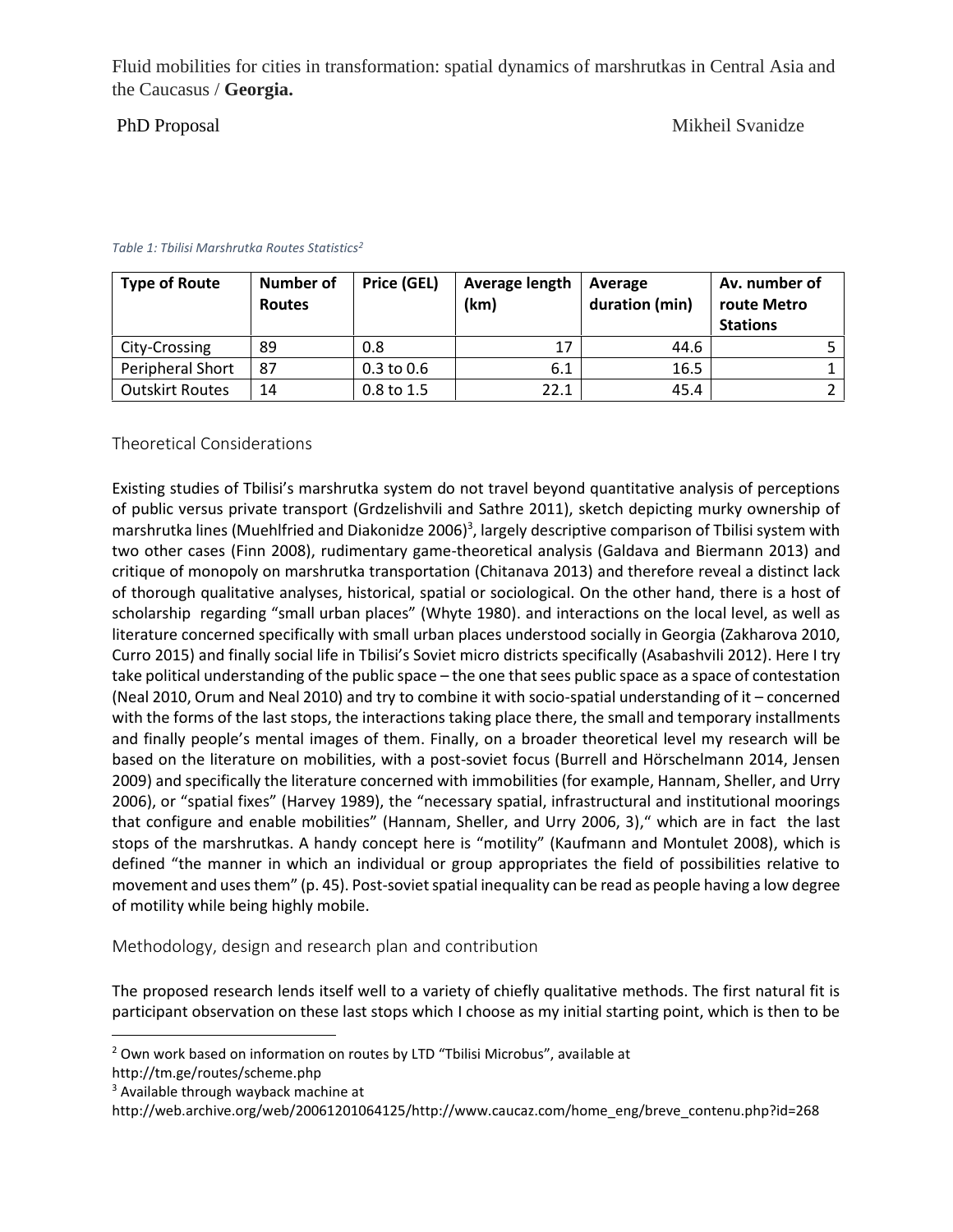PhD Proposal Mikheil Svanidze

followed by the interviews with the marshrutka drivers, users of the both types of marshrutka – with particular emphasis on passengers who ride it "end-to-end" or at least use one of the ends, and interviews with other actors on the last stop social space – the 'dispatchers' of the routes, the neighbourhood shopkeepers, loiters, the all-knowing social hubs, "public sidewalk characters" described by Jacobs(1961) and other actors**.** These interviews will also give up a temporal picture of inequality, since interviewees will sketch out their mobilities over time, specifically the three periods of marshrutka systems. Finally the third part of the research would be the mental mapping of the travels with the marshrutka, which will reveal how the subjects of the study practice the city and how different are these practices across different routes, in different times of day or working days/holidays. I will be doing this both with the "city-crossing" and "peripheral" routes and will be trying to understand how inequality works in either of them.

One notable but foreseeable difficulty is the problem with entry into the field. Since the whole research is concentrated on a single (on paper) private company, it could be suspicious of a prying researcher and try to impose roadblocks. This I believe can be overcome through personal contacts, legal and informal assurances and deep and prolonged immersion into the field which blunts the wariness.

This research will contribute to the large project with bringing in novel bottom up understanding of social and spatial inequality and the study of the transformation of the Tbilisi periphery that is still underresearched. It will relate to the broader questions of the social transformation of post-soviet life through understanding of inequalities that are produced in these mostly peripheral and Soviet-built Tbilisi neighbourhoods.

References

- Asabashvili, Levan. 2012. "Operative social networks in Tbilisi Soviet microrayons." *Archinect Blog*. http://archinect.com/blog/article/35753916/operative-social-networks-in-tbilisi-soviet microrayons.
- Burrell, Kathy, and Kathrin Hörschelmann. 2014. *Mobilities in socialist and post-socialist states : societies on the move*: Palgrave Macillan.
- Chitanava, Maka. 2013. "Yellow Moving Saunas in the Streets of Tbilisi: A Tragedy." *ISETEconiomist*. http://www.iset.ge/blog/?p=2030.
- Curro, Constanza. 2015. "Davabirzhaot! Conflicting claims on public space in Tbilisi between transparency and opaqueness." *International Journal of Sociology and Social Policy* 35 (7/8):497-512.
- Finn, Brendan. 2008. "Market role and regulation of extensive urban minibus services as large bus service capacity is restored - Case studies from Ghana, Georgia and Kazakhstan." *Research in Transportation Economics* 22 (1):118-125.
- Galdava, Irakli, and Florian Biermann. 2013. "The Strategic Dilemma of the Tbilisi Marshrutka Drivers." *ISETEconomist*. http://www.iset.ge/blog/?p=2035.
- Grdzelishvili, Inga, and Roger Sathre. 2011. "Understanding the urban travel attitudes and behavior of Tbilisi residents." *Transport Policy* 18 (1):38-45.
- Hannam, Kevin, Mimi Sheller, and John Urry. 2006. "Editorial: Mobilities, Immobilities and Moorings." *Mobilities* 1 (1):1-22.